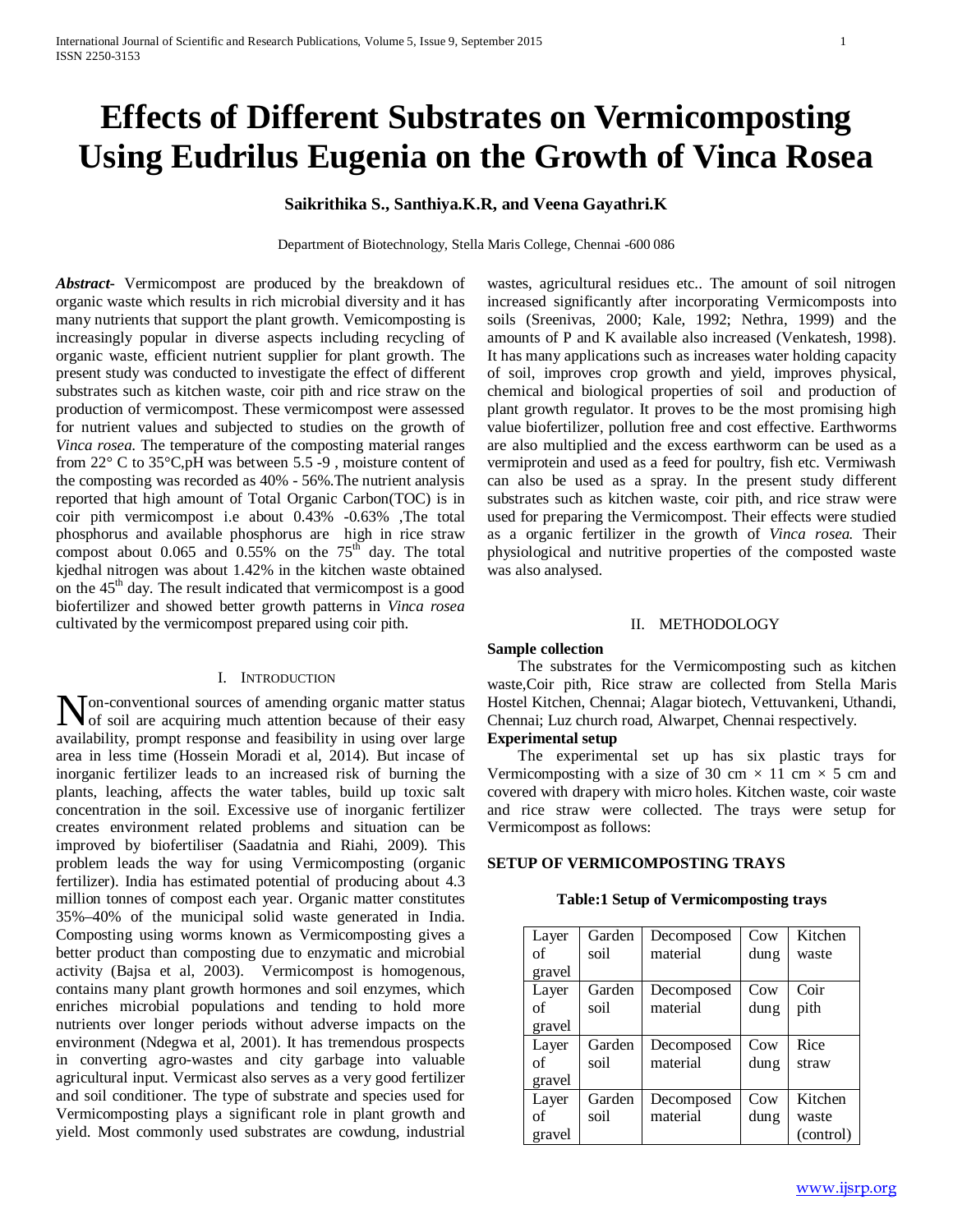| Layer  | Garden | Decomposed | Cow  | Coir                          |
|--------|--------|------------|------|-------------------------------|
| of     | soil   | material   | dung | pith                          |
| gravel |        |            |      | $\overline{\text{(control)}}$ |
| Layer  | Garden | Decomposed | Cow  | Rice                          |
| of     | soil   | material   | dung | straw                         |
| gravel |        |            |      | (control)                     |

 The composting was prepared using hand sorting method(Walton 1993).The physico-chemical and biological characters were monitored during Vermicomposting at periodic intervals (15 days).

## **NUTRIENT ANALYSIS OF VERMICOMPOSTS**

The total organic content in the compost was estimated using Walkey and Black method and it is calculated using the following formula:

**VERMICOMPOSTS**

given below.

**% of oxidizable organic carbon = (vol.of.blank- Vol of sample ×0.3 ×molarity) %Total Organic Carbon w/w = 1.334× %TOC**

 The nitrogen content was estimated using Kjeldahl method(TKN) and calculated using the following formula: % of TKN=  $(S-B) \times 0.02 \times (14/amount of sample)$ **TKN =(S-B) ×0.02× (14/amount of sample)**

The phosphorus content was estimated using Oleson method and calculated using the following formula:

 **mg P (in approximately 58 mL**

 **final volume) X 1000**

 **mg P/L =** 

 **mL sample**

#### **SEEDLING GROWTH OF** *Vinca rosea*

*Vinca rosea* seeds were inoculated into the labeled trays supplemented with Vermicomposted soil and the biometric parameters such as root length, shoot length and number of leaves were recorded on 10 days intervals. The germination percentage was calculated using the following formula:

**PHYSIOLOGICAL PROPERITIES OF** 

% moisture in soil = wet soil- dry soil/dry soil  $\times$ 100.

 The physical properties of the Vermicompost such as pH, temperature, moisture content was evaluated.5g of soil was weighed which was suspended in 10ml of distilled water, shaken for 30 minutes and  $\,rm{pH}$  of the supernatant was measured using  $\rm{pH}$ meter and the temperature was determined using thermometer. The moisture content of the soil was determined by comparing the wet soil with dried soil after 24 hours of incubation. The percentage of moisture content was determined by the formula

#### **No of seed germinated**

Germination percentage = x 100

## *No of seed sown*

 Root length was measured from the ground level to the tip of the root (cm) and its shoot length was measured from the ground level to the shoot tip (cm).

#### III. RESULT AND DISCUSSION

 The present study was conducted to evaluate the efficiency of different substrates for preparing Vermicompost and its vital role in supplying essential nutrients that support the plant growth.

## **Physiological properties of Vermicompost**

Earthworms are very sensitive to  $\,P$ H, thus  $\,P$ H of waste is sometimes a factor that limits the distribution, number and species of earthworms. Moisture level and temperature are the significant factor in the setup of a Vermicomposting unit. The different temperatures during composting are illustrated. The maximum temperature was on the  $60<sup>th</sup>$  day of composting was 35° C and the temperature decreases to 28° C at the end of

75thday. Ansari (2000) reported that temperature during the process of Vermicomposting was observed be 2 8 .2  $6 \pm 2$  .1 9°C. the study also reported that the <sub>P</sub>H changes during composting process (60 days). The pH of the Vermicompost was acidic in the earlier stage of decomposting then it becomes neutral and at the end of the  $45<sup>th</sup>$  day it was basic later it again comes to neutral pH at the  $75<sup>th</sup>$  day. The percentage of moisture content increases to 56% on the  $45<sup>th</sup>$  day and then decreases to  $45\%$  on the  $75<sup>th</sup>$  day. Figure 1 shows the physical parameters of the Vermicomposted soil every 15 days at regular intervals.

## **Nutrient analysis of Vermicomposted soil Total organic carbon**

 The highest values of organic carbon of kitchen wastes, coir pith, rice straw were obtained in  $45<sup>th</sup>$  day and lowest values were obtained on the 15<sup>th</sup> day of Vermicomposting. Total organic carbon was very high in coir pith showing (0.63 %) compared to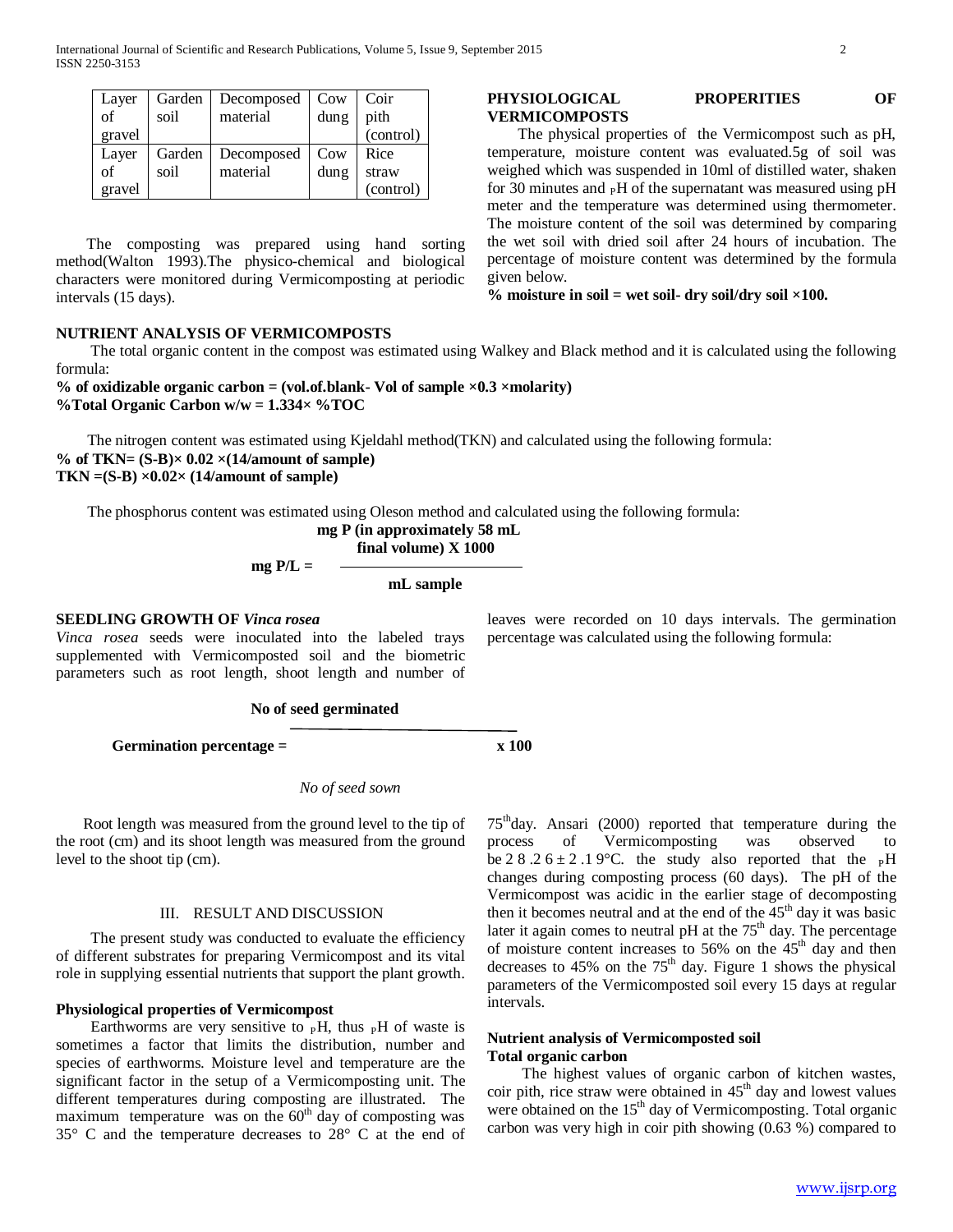other substrates (kitchen waste and rice straw). There has been a report which showed increase in organic carbon of kitchen waste Vermicomposted *E.eugeniae* which was 13.5% (Senthil and Chotu et al., 2008). In the study conducted by Elvira et al observed that about 20 to 42% loss of carbon as  $CO<sub>2</sub>$  takes place during vermicomposting of paper mill and dairy sludge. Figure 2 illustrates the total organic carbon of different substrates during Vermicomposting.

#### **Total phosphorus**

 The total phosphorus content was very high in kitchen waste compared to other substrates. Available phosphorus of the kitchen waste was obtained in  $30<sup>th</sup>$  day as 0.68% and the lowest values obtained in  $15<sup>th</sup>$  day as 0.15%. Moreover as the time period increases during Vermicomposting, these parameters also increases Garg et al., (1988). The availability of phosphates was enhanced in vermicasts compared to non- ingested soil (Sharpley and Syers, (1978) due to increased solubility of P by high phosphatase activity. Table I illustrates the total phosphorus content of different substrates at 15 days intervals.

#### **Available phosphorus**

 Available phosphorus was very high in kitchen waste compared to other substrates. Table II shows the available phosphorus content present in different substrates.

## **Total kjeldhal nitrogen**

 The highest values of nitrogen in kitchen was obtained on the  $45<sup>th</sup>$  day (0.36%) and in the control (0.68%). The nitrogen content in the coir pith was noted to be  $0.29\%$  on the  $45<sup>th</sup>$  day and in the control was found to be 0.52%. The highest values of total kjeldhal nitrogen of rice straw was noted to be  $0.11\%$  on the  $45<sup>th</sup>$ day and in the control was found to be 0.54%.Total kjeldhal nitrogen was very high in kitchen waste compared to other substrates. Increased availability of N in worm casts compared to non- ingested soil has been reported by Tiwari et al., (1989). Bouch et al stated that the worm activity can increase the potential N mineralization rates and it accelerates the transformation of N, after increasing availability

## **SEEDLING GROWTH OF** *Vinca rosea*

 The seedling growth of the *Vinca rosea* plant was measured in the control and in Vermicomposted soils. In control, growth of the plant increased from 2 to 7 cm in length. The plants which were grown in Vermicompost soils showed higher growth than the control.

#### **Growth of** *Vinca rosea* **using kitchen waste as substrate**

Height of the root, leaves and stem were measured for the test and control plant seedlings. In test plant, root height increased from 1 to 3.5 cm in length and in the control plant the root height increased from 0.5 to 2.5 cm in length. In test plant, leaves height increased from 0.5 to 3.5 cm and in the control plant the leaves height increased from 0.1 to 2 cm in length. Figure 3 shows the growth of the root of the plant Vinca rosea using kitchen waste as substrate in Vermicomposted soil. Figure 4 illustrates the growth of the stem of the plant Vinca rosea using kitchen waste Vermicompost. Figure5 shows the growth of the leaves of the plant Vinca rosea using kitchen waste Vermicompost.

#### **Growth of** *Vinca rosea* **using coir pith as substrate**

 The plant seedlings grown using Vermicompost of coir pith substrate the height of the root,stem and length of the leaves were measured.The growth of the root increased from 1.3cm to 4.5 cm in length for the test and in control it is increased from 0.5 cm to 3.5 cm in length. In test plant, length of the leaves increased from 0.5 to 3.5 cm in length and in the control plant the leaf length increased from 0.1 to 2.7 cm in length.It was found that the length of the stem increases from 2 cm to 7cm in test and 1.5 cm to 4.5 cm in control*.* Figure6 shows the growth of the root of the plant *Vinca rosea* using coir pith substrate as a Vermicompost. Figure7 illustrates the growth of the leaves of the plant *Vinca rosea* using coir pith. Figure8 shows the growth of the stem of the plant *Vinca rosea* using coir pith.

#### **Growth of** *Vinca rosea* **using rice straw as substrate**

 It resulted that the root increases from 1cm to 4 cm in length for the test and 0.5 cm to 3.5 cm for the control. The leaves length increases from 0.5 cm to 3.5cm in length for the test and 0.1cm to 2.6cm for the control and the stem height increase from 2.5cm to 6.5cm in length for the test and 1.5cm to 3.5cm for the control. Figure 9 shows the growth of the root of the plant *Vinca rosea* using rice straw substrate as a Vermicompost. Figure10 illustrates the growth of the leaves of the plant *Vinca rosea* using rice straw. Figure11 shows the growth of the stem of the plant *Vinca rosea* using rice straw as a substrate.

 Growth of the plant *Vinca rosea* on different Vermicomposted substrates showed that height of the root, leaves and stem in kitchen waste found that the maximum growth reaches to 3.5 cm in length. In coir pith were the maximum growth reaches to 7 cm in length compared to rice straw the maximum growth reaches to 6.5 cm in length.

 Plants grown by the application of Vermicomposted coir pith in different feed ratios with cow dung by both species of earthworms showed efficient growth than the control Vermicompost with only coir pith as substrate (Dash and Patra 1997). The present work also proved that the coir pith served as a better substrate in increase on the growth of root, height and leaves compared with kitchen waste and rice straw.

## **Table I Total phosphorus content of different substrates at 15 days intervals.**

| <b>NO.OF.DAYS</b> | <b>KITCHEN</b> | <b>COIR</b> | <b>RICE</b>  |
|-------------------|----------------|-------------|--------------|
|                   | WASTE          | <b>PITH</b> | <b>STRAW</b> |
|                   | 0.001          | 0.001       | 0.001        |
| 15                | 0.020          | 0.018       | 0.022        |
| 30                | 0.032          | 0.026       | 0.031        |
| 45                | 0.046          | 0.038       | 0.043        |
| 60                | 0.058          | 0.049       | 0.057        |
| 75                | 0.061          | 0.057       | 0.065        |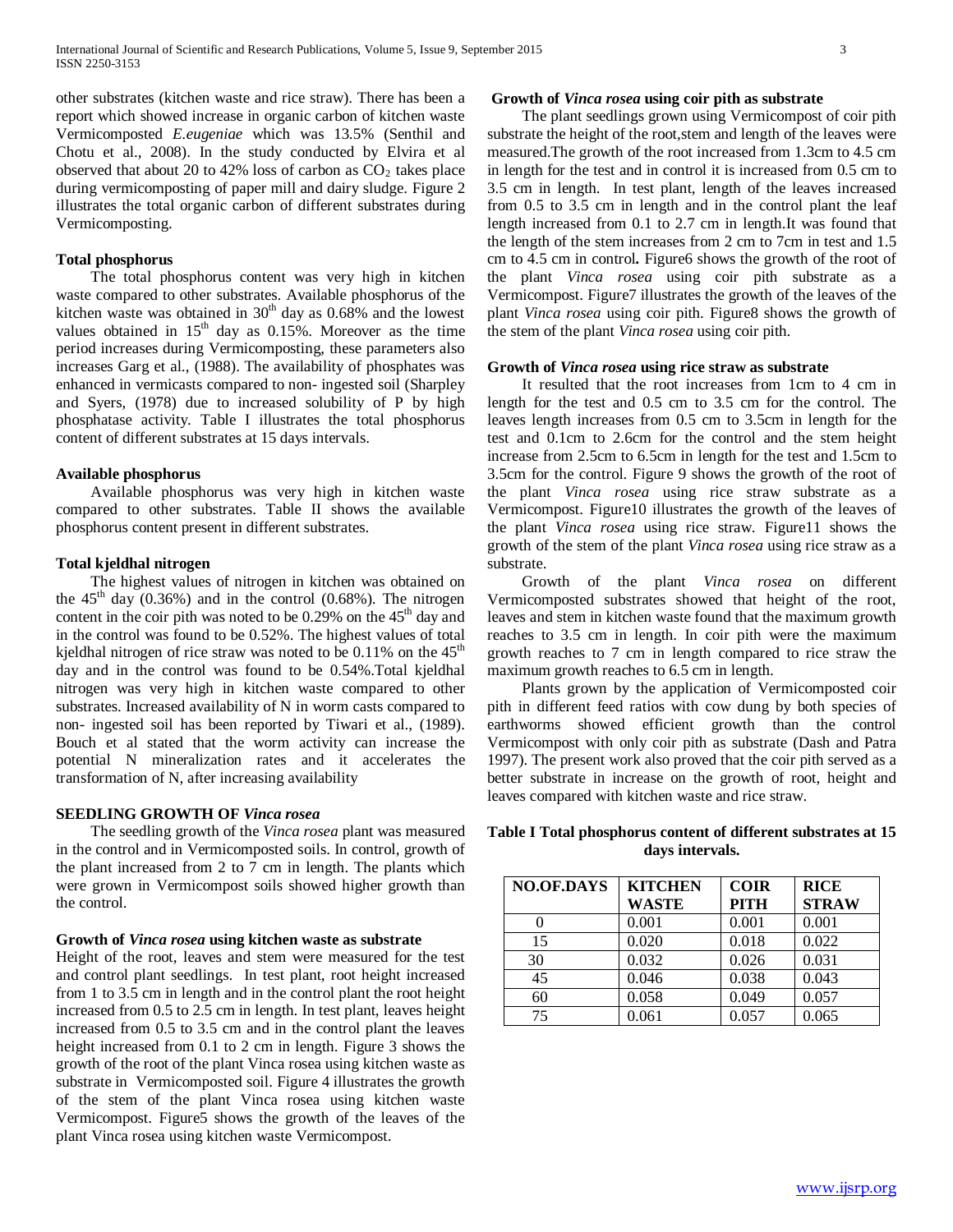## **Table II phosphorus content present in different substrates at 15 days interval.Available**

| NO.OF.DAYS | <b>KITCHEN</b> | <b>COIR</b> | <b>RICE</b>  |
|------------|----------------|-------------|--------------|
|            | WASTE          | <b>PITH</b> | <b>STRAW</b> |
|            | 0.15%          | 0.10%       | 0.12\%       |

| 15 | 0.24% | 0.18% | 0.22% |
|----|-------|-------|-------|
| 30 | 0.26% | 0.20% | 0.27% |
| 45 | 0.41% | 0.26% | 0.32% |
| 60 | 0.58% | 0.36% | 0.36% |



**Figure 1 : Physical parameters of the Vermicomposting soil**.



**Figure 2 : Total Organic Carbon of Vermicompost substrates.**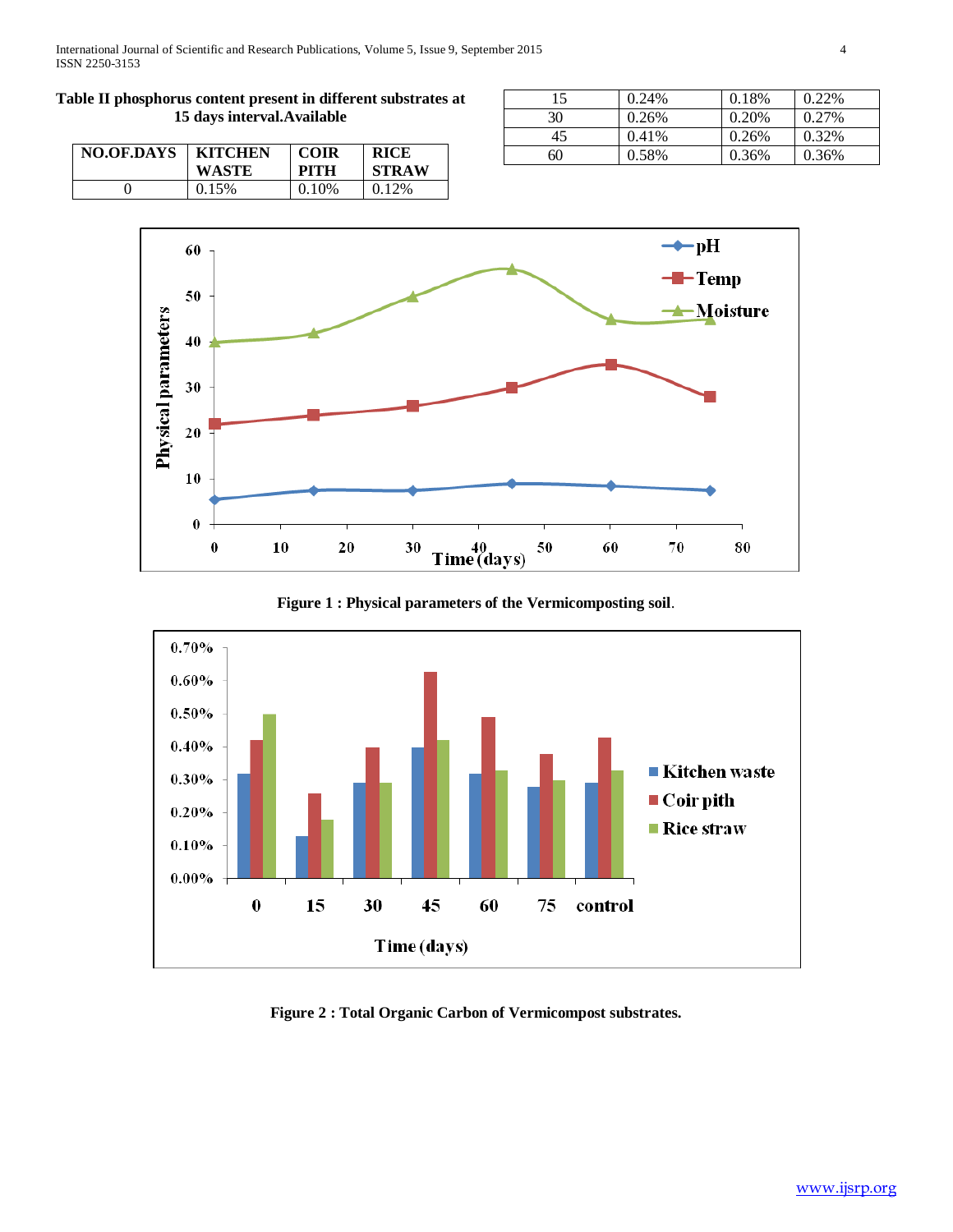

**Figure 3 :Growth of the root of the plant** *Vinca rosea* **using kitchen waste Vermicompost**



**Figure 4 : Growth of the shoot of the plant** *Vinca rosea* **using kitchen waste**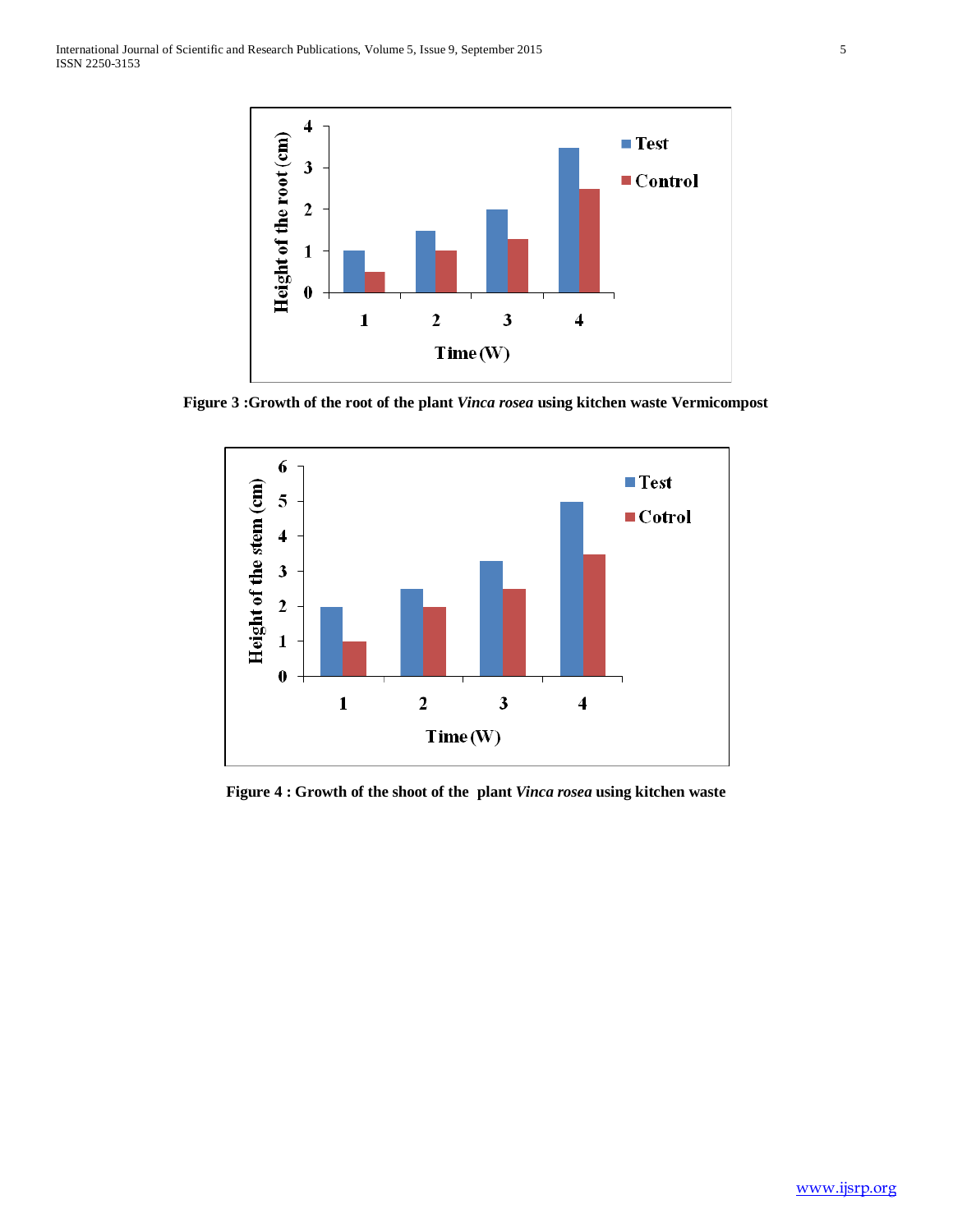

**Figure 5 : Growth of the leaves of the plant** *Vinca rosea* **using kitchen waste as Vermicompost**



**Figure 6 :Growth of root of the plant** *Vinca rosea* **using coir pith Vermicompost**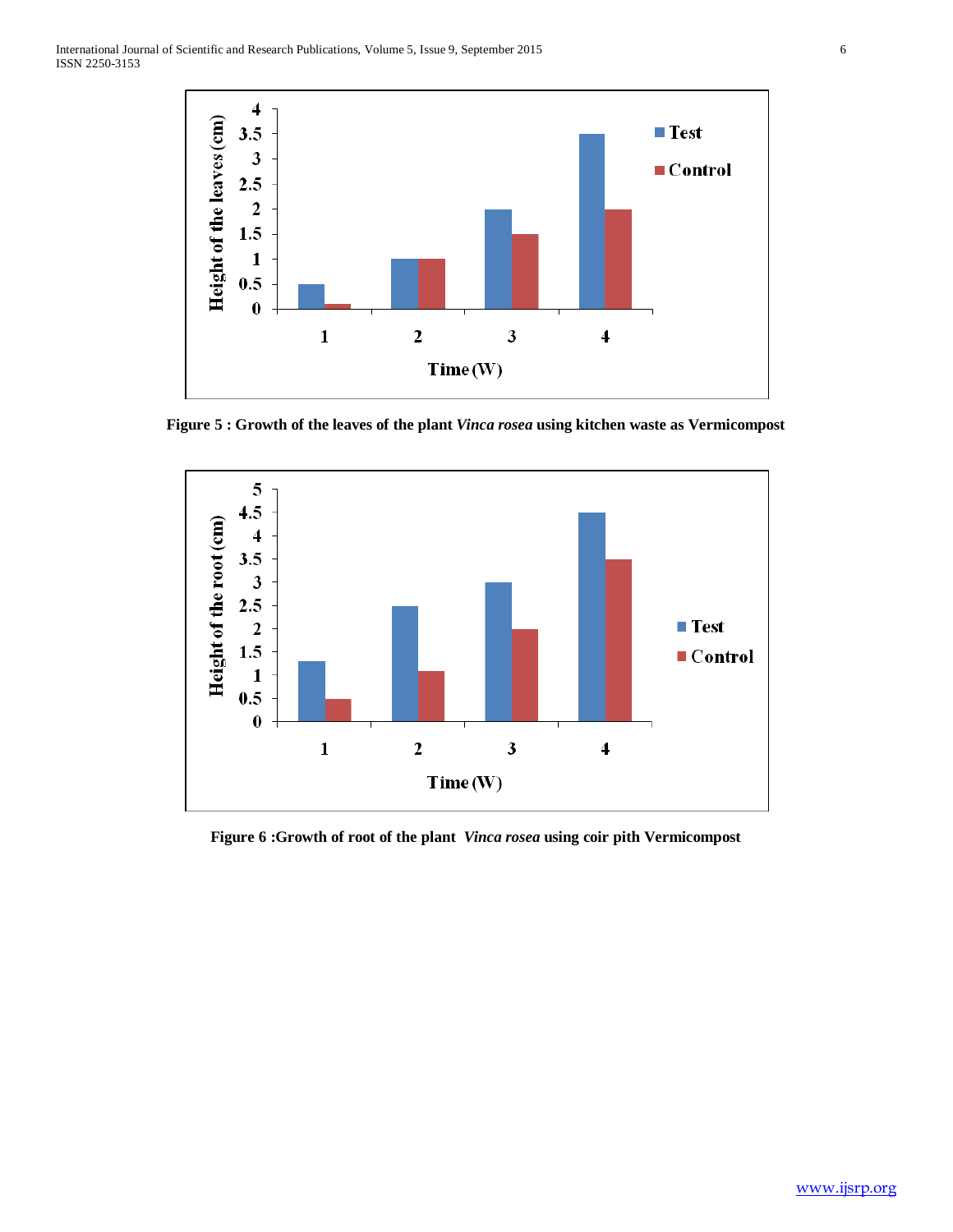

**Figure 7 :Growth of the leaves of the plant** *Vinca rosea* **using coir pith Vermicompost**



**Figure 8 : Growth of the shoot of the plant** *Vinca rosea* **using coir pith Vermicompost**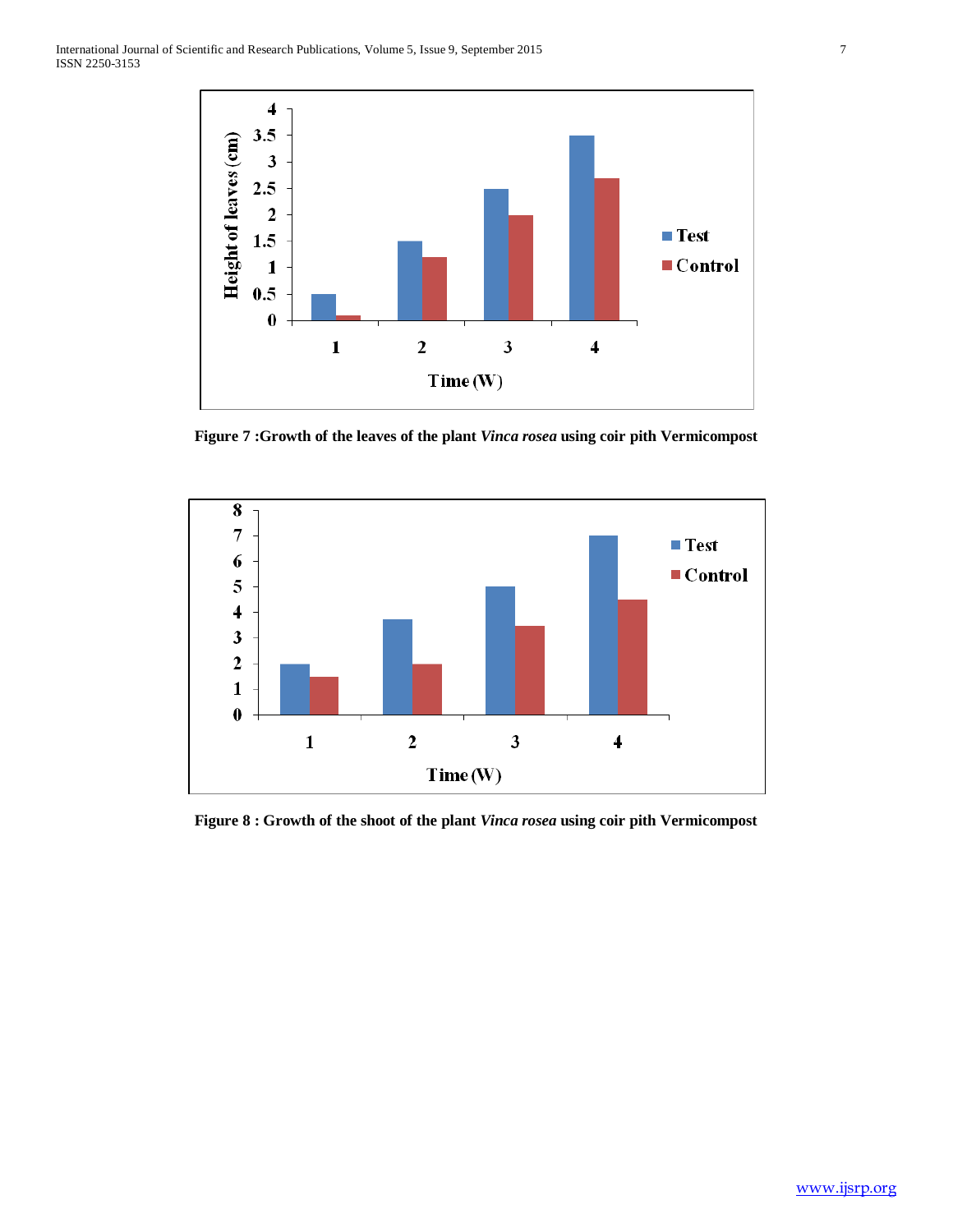

**Figure 9 : Growth of the root of the plant** *Vinca rosea* **using rice straw Vermicompost**



**Figure 10 : The growth of plant** *Vinca rosea* **giving the length of the leaves using rice straw Vermicompost**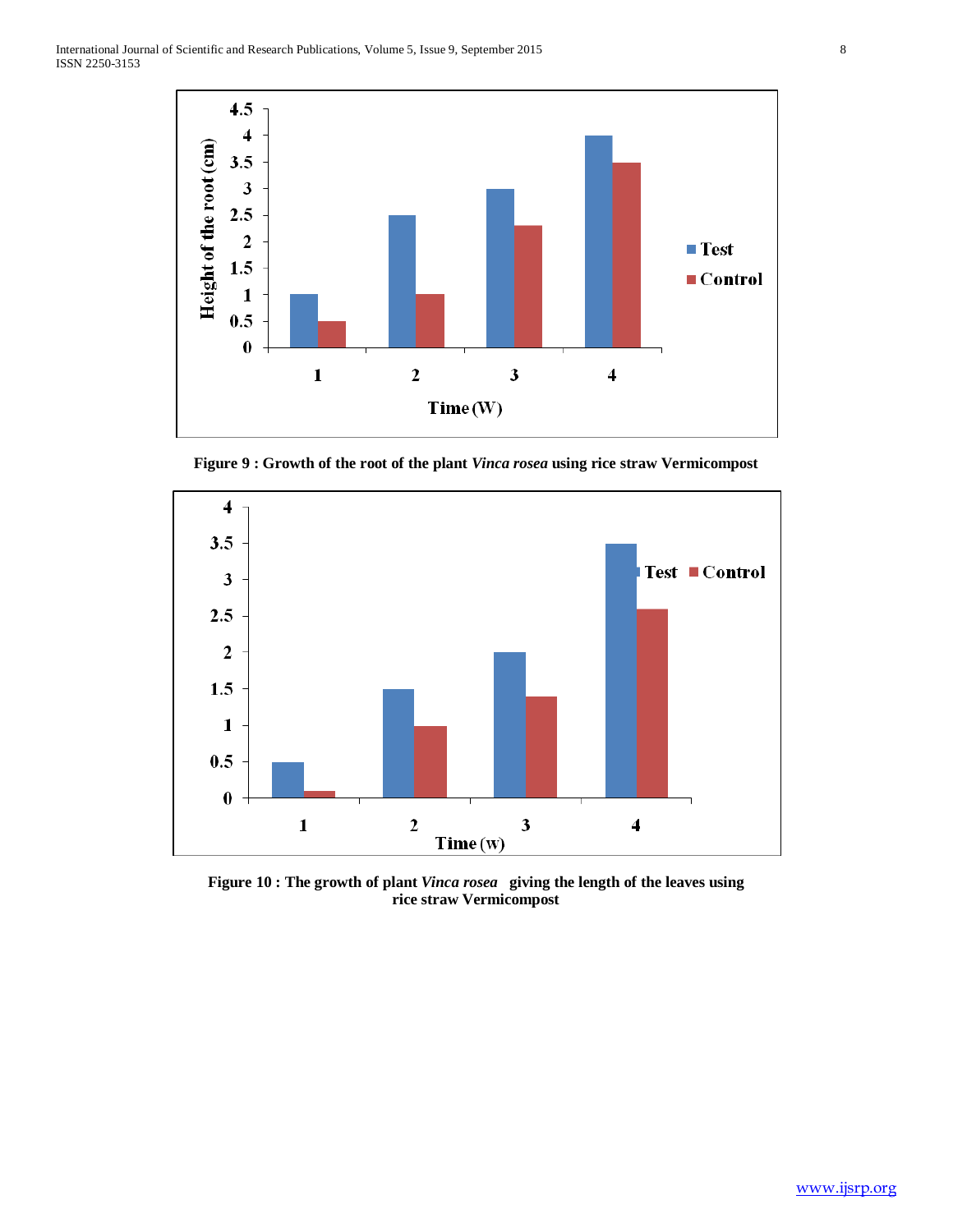

**Figure 11: The growth of plant** *Vinca rosea* **giving the heigth of the shoot using rice straw Vermicompost.**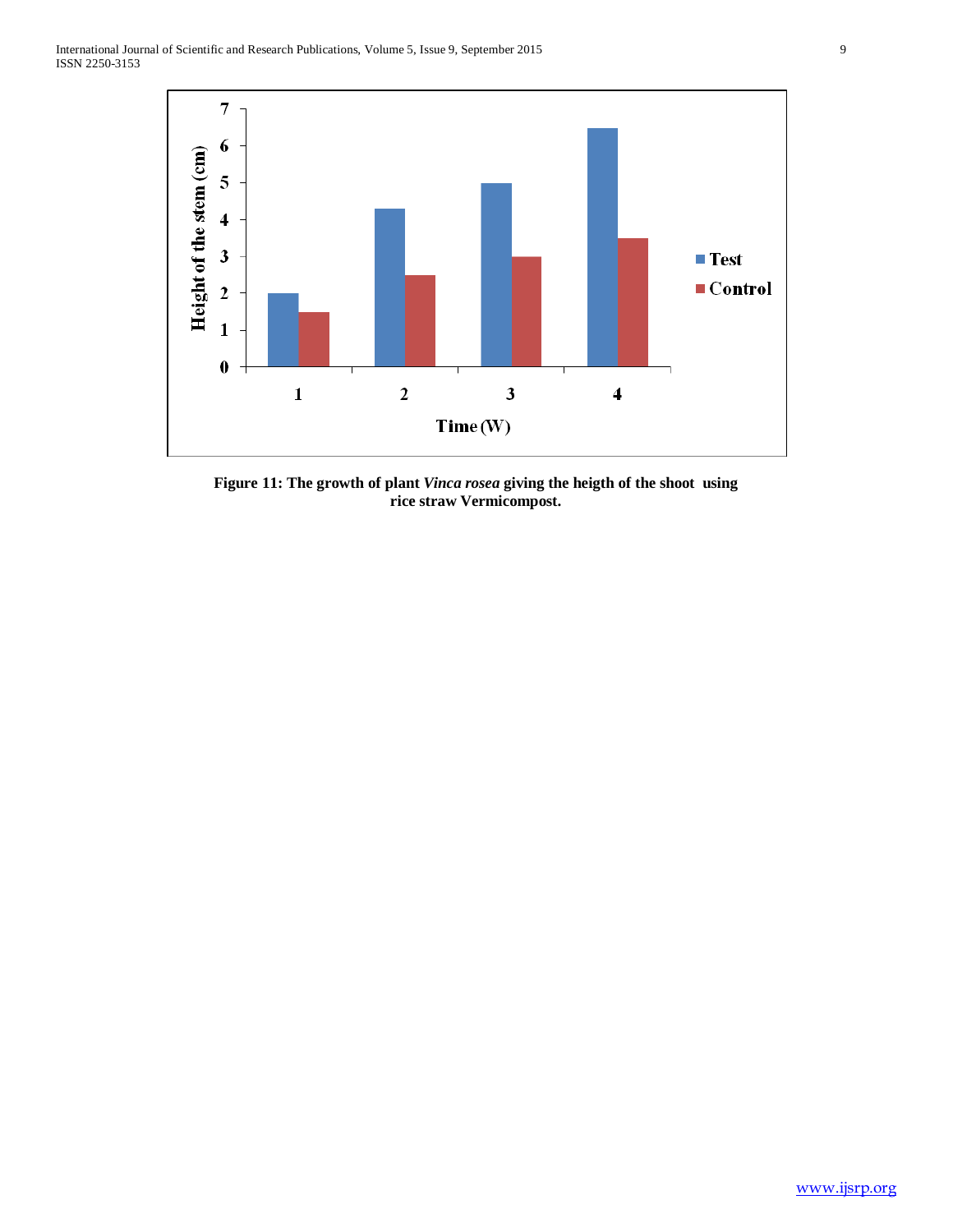International Journal of Scientific and Research Publications, Volume 5, Issue 9, September 2015 10 ISSN 2250-3153





**(A)- kitchen waste, (B)- control 1, (C)- coir pith, (D)- control 2, (E)- rice straw, (F)- control3**

#### **REFERENCES**

- [1] Albanell, et al 1988. Chemical changes during Vermicomposting (Eisenia foetida) of sheep manure mixed with cotton industrial wastes. Biology. Fertilizer. Soil. 6 (3), 266–269.
- [2] Aranconet al 2004;The Conversion of Organic Wastes into Vermicomposts and Vermicompost 'Teas' Which Promote Plant Growth and Suppress Pests and Diseases.
- [3] Alidadi, H and H.Pourmoghadas (2005). Combined compost and Vermicomposting process in the treatment and bioconversion of sludge. Tran. J. Environ. Health. Sci.
- [4] Atiyeh, R.M., et al 2000.Effect of Vermicomposts and composts on plant growth in horticulture container media and soil. Pedo biologia, 44, 579–590
- [5] Arancon N.Q, Edwards C.A., Bierman P. 2006. Influences of vermicomposts on field strawberries: Part 2. Effects on soil microbial and chemical properties. Bioresource Technology 97: 831-840.
- [6] Azarmi R., Giglou M.T. Taleshmikail R.D. 2008. Influence of vermicompost on soil chemical and physical properties in tomato field. African Journal of Biotechnology 7 (14): 2397-2401.
- [7] Bano, K.and Ganjan, G.N., 1987. Culturing of earthworm Eudrillus eugineae for cast production and assessment of worm cast as biofertilizer. J. Soil. Biol. Ecol. 7 (2), 98–104.
- [8] Bhat, J.V.andIyer, V., 1960. Effect of earthworms on the micro flora of soil. Indian J. Agric. Sci. 30, 106–114.
- [9] Bhawalkar, U.S. andBhawalkar, V.U., 1993. Vermiculture biotechnology. In: Thampan, P.K. (Ed.), Organics in soil health and crop production. Peekay tree crops development foundation, Cochin, pp. 69–85.